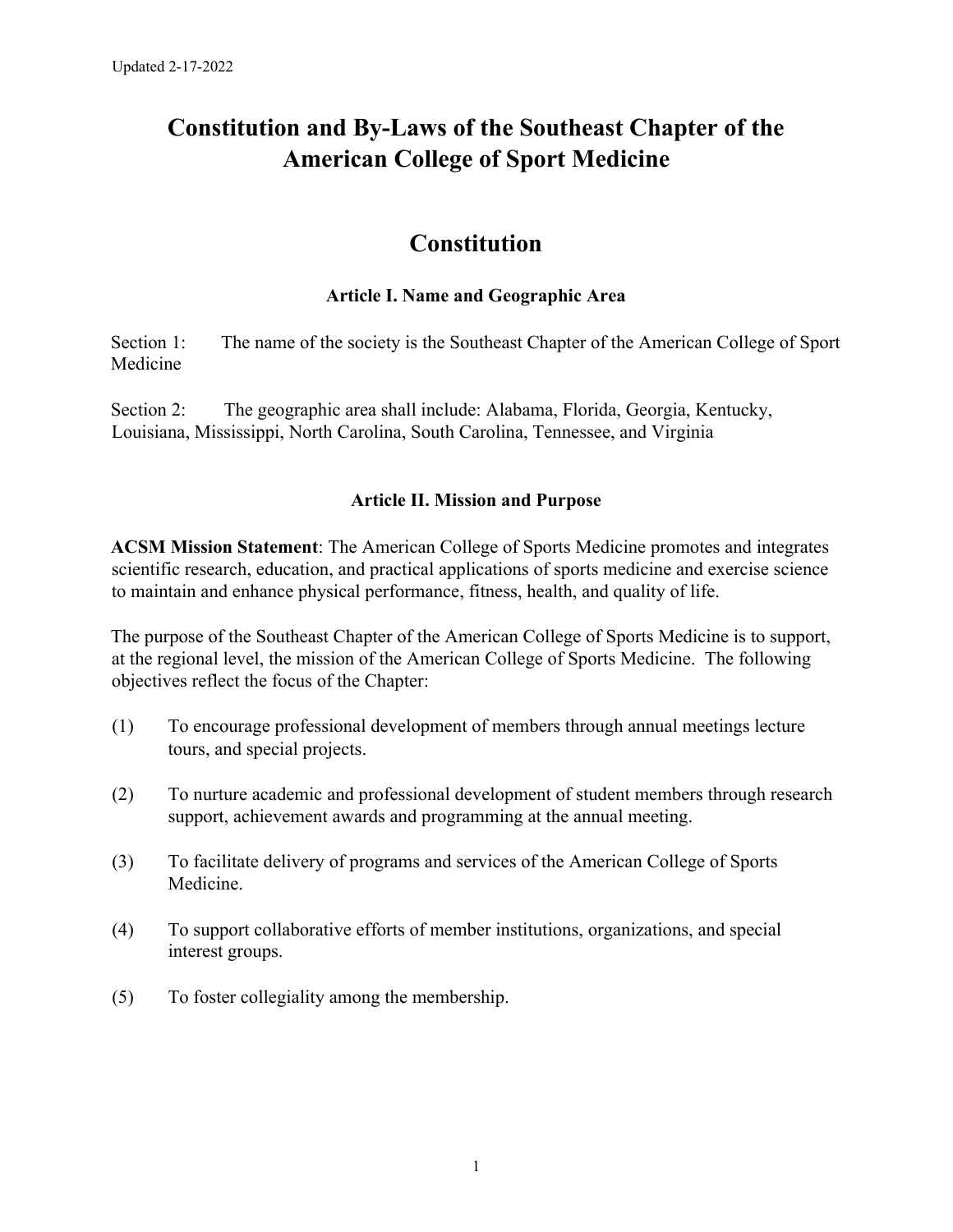## **Article III. Location and IRS Status**

Section 1: The Southeast Chapter of the American College of Sports Medicine is a non-profit organization that exists under paragraph 501.C-3 Internal Revenue code.

Section 2: The main office of the Chapter will be located in the office of the Executive Director.

# **Article IV. Membership**

Section 1: Membership of the Southeast Chapter of the American College of Sports Medicine is open to all, not only those who currently hold membership in the national ACSM.

Section 2: The Executive Director shall keep a roll of all members of the Southeast Chapter of ACSM.

Section 3: Membership of the Southeast Chapter shall be limited to the "classes" dictated by ACSM.

Section 4: Qualifications for each membership class include the minimum requirements dictated by ACSM (see Article IV of ACSM Constitution).

Section 5: Waiver of qualifications. After Membership Committee review, the Executive Board in individual cases may waive the qualifications for membership.

Section 6: Privileges. Members shall be entitled to all privileges of the SEACSM including voting, except as specified below.

Section 7: To be elected to office in the Southeast Chapter of the American College of Sports Medicine, one must (1) be a member of the American College of Sports Medicine and the Southeast Chapter, and (2) reside in or have primary employment within the Southeast geographic region.

Section 8: Southeast Chapter members may apply for Emeritus status. To quality one shall (1) have been a SEACSM professional member for at least five years, (2) be at least 60 years of age, and (3) be retired. The Membership Committee will consider applications for Emeritus status once per year. Emeritus members shall receive free membership to SEACSM.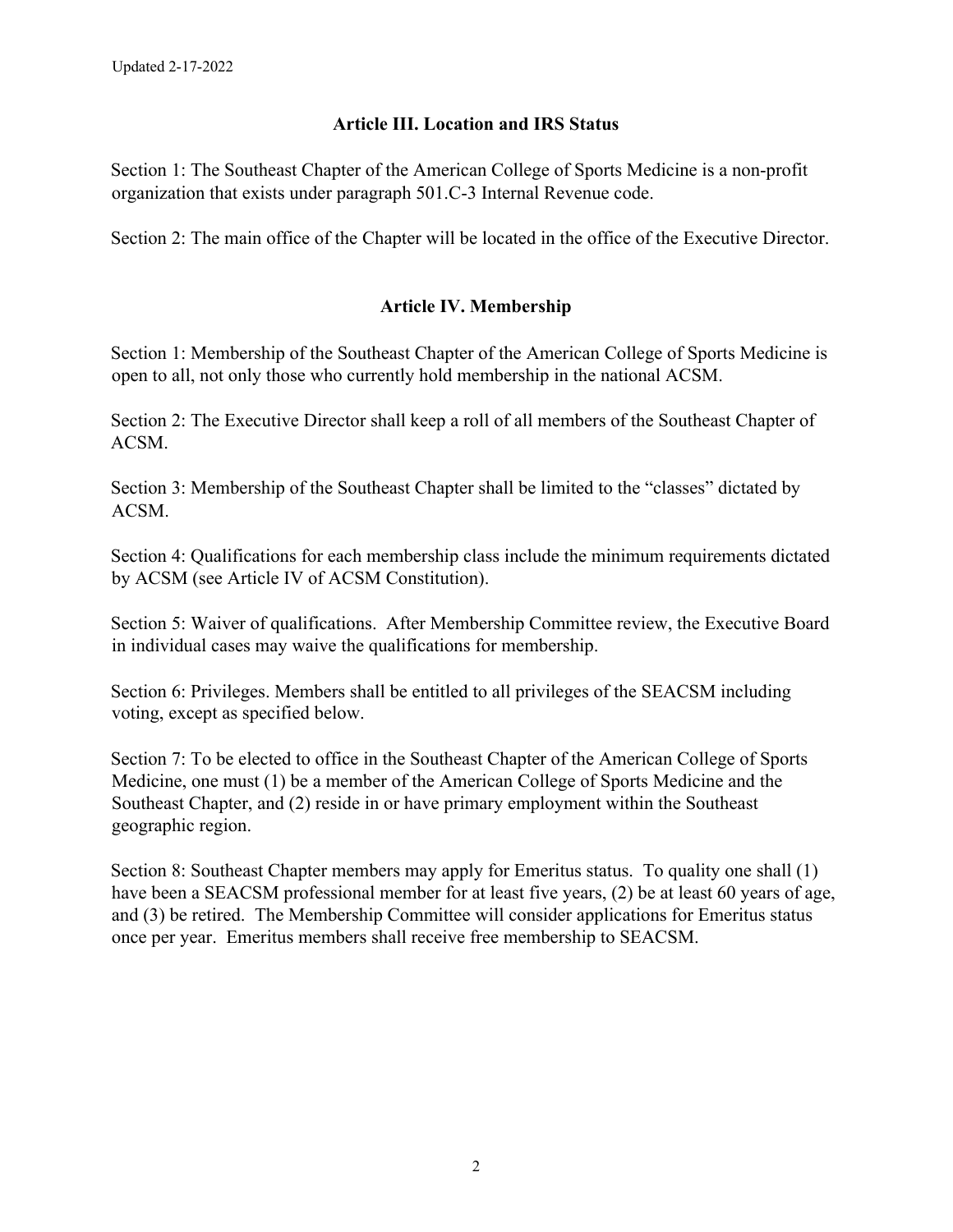# **Article V. Officers**

Section 1: The officers of the Southeast Chapter of the American College of Sports Medicine shall consist of President, Past-President, President-Elect, Executive Director, six Members-at-Large, two Student Representatives, and a representative to the American College of Sports Medicine Regional Chapter's Board.

Section 2: The officers shall be elected during the Annual Meeting (see Article VII, Section 1) and shall assume their official duties at the close of the Annual Meeting. The President of the membership year ending will become the Past-President. The President-Elect of the membership year ending will become the President. Three Members-at-Large will be elected each year and will each serve a two-year term, and one Student Representative will be elected annually to serve a two-year term in office. The Executive Director, Newsletter Editor, Sponsorship Coordinator, and Clinical Representative will be appointed by the incoming President (previous year's President-Elect) and confirmed by the Executive Board after which they will have full voting privileges.

Section 3: A representative to the American College of Sports Medicine Regional Chapter's Committee will be elected every three years and serve a three-year term. This representative will also serve as a full voting member of the Executive Board of SEACSM.

Section 4: The President-Elect will fill any vacancy or absence in the office of the President. In the event of a death, resignation, or other action resulting in a vacancy among the officers, said vacancy shall be filled by a presidential appointment of a member of the Chapter. The appointee shall serve for the full term of the board member he or she is replacing.

Section 5: The Executive Director shall maintain an administrative office through which the routine business of the Chapter shall be conducted.

Section 6: The immediate Past-President shall be designated as the Chair of the Nominating Committee. In addition to the Chair, this committee shall include at least two members of SEACSM who are appointed by the Chair. At the Annual Meeting, the Chair of the Nominating Committee shall present a slate of nominees who are members of the American College of Sports Medicine for officers of the Chapter. Additional nominations for the offices may be made from the floor. Each nominee shall have declared his/her willingness to accept the office.

Section 7: The Student Representatives of the Executive Board must be members in good standing of the Chapter and must be full-time undergraduate or graduate students at an institution within the geographic area of the Chapter. One Student Representative will be elected annually at the Annual Meeting and serve a two-year term. The responsibilities of the Student Representatives include, but are not limited to, participation in all Executive Board meetings and development of the student program for the Annual Meeting.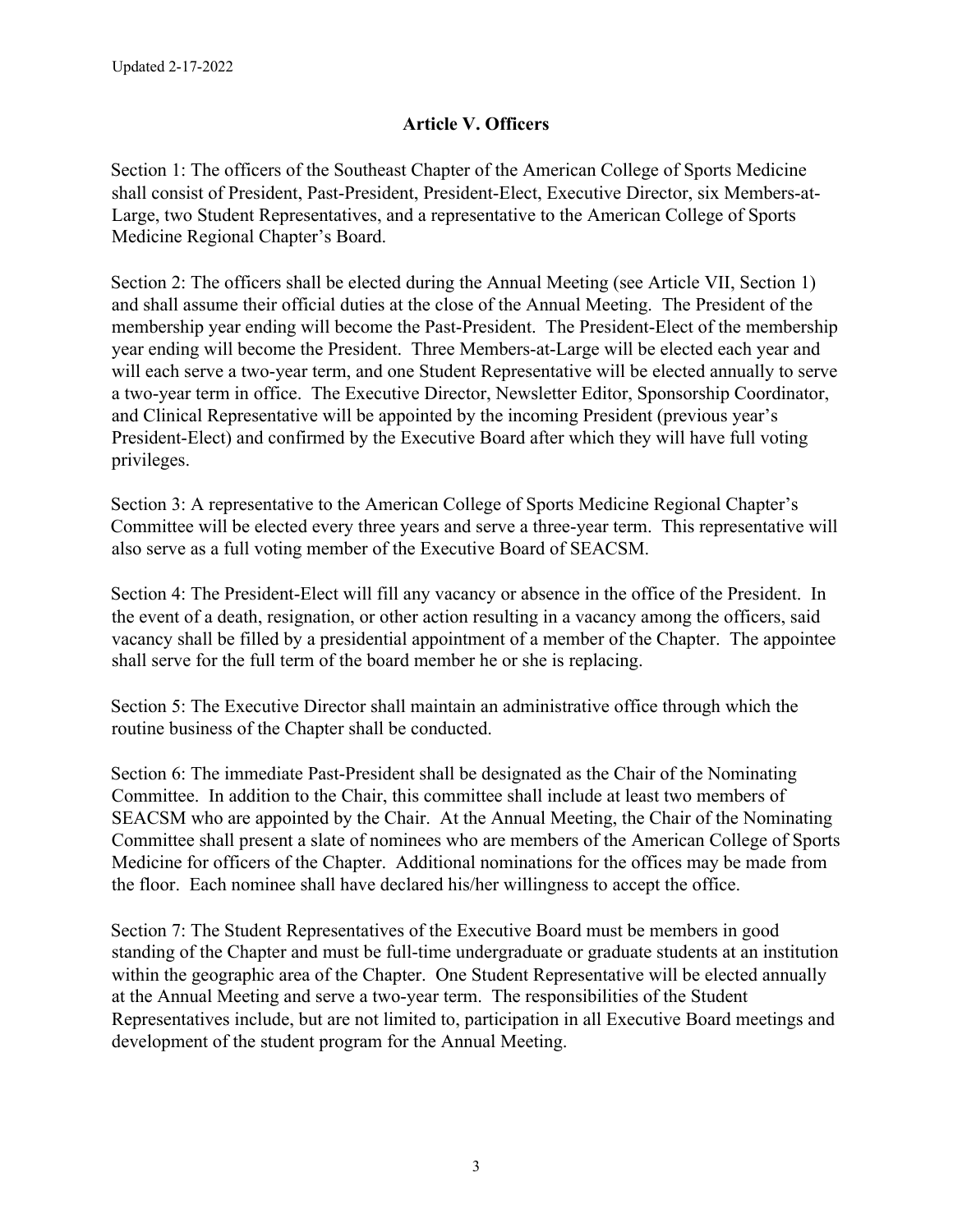Section 8: Conflict of Interest: An officer may not take any action in his or her official capacity with the Chapter in any matter in which his or her impartiality might reasonably be questioned, including but not limited to, instance in which he or she has a personal stake in the matter, whether direct or indirect, whether pecuniary or otherwise. However, an officer may act in such a matter if a majority of the Executive Board gives its approval after full disclosure by the officer of the fact.

#### **Article VI. Committees**

Section 1: The President may appoint special committees for various purposes.

Section 2: All committees shall consist of at least three members of the Chapter, one of who will be appointed as chair.

#### **Article VII. Funds**

Section 1: The funds of the Southeast Chapter of the ACSM shall be derived from the annual dues collected from each member as established by the elected officers, as well as from registration fees, endowments, gifts, grants, and bequests to the Chapter.

Section 2: Dues are payable to the Executive Director of SEACSM at the time of the Annual Meeting or to ACSM.

Section 3: The fiscal year for the Chapter shall begin on January 1 and end of December 31.

# **Article VIII. Meetings**

Section 1: An annual business meeting of the Chapter shall be held for the election of offices.

Section 2: The Chapter shall conduct open sessions, which shall be devoted to educational, practical, or scientific aspects of exercise and sports medicine and exercise science.

Section 3: Sites for the meetings shall be designated by the officers of the Chapter.

#### **Article IX. Amendments**

Amendments of the constitution of the Southeast Chapter of the American College of Sports Medicine may be initiated by a proposal signed by at least five members of the Chapter in good standing. This proposal shall be delivered to the Executive Director in writing. The Executive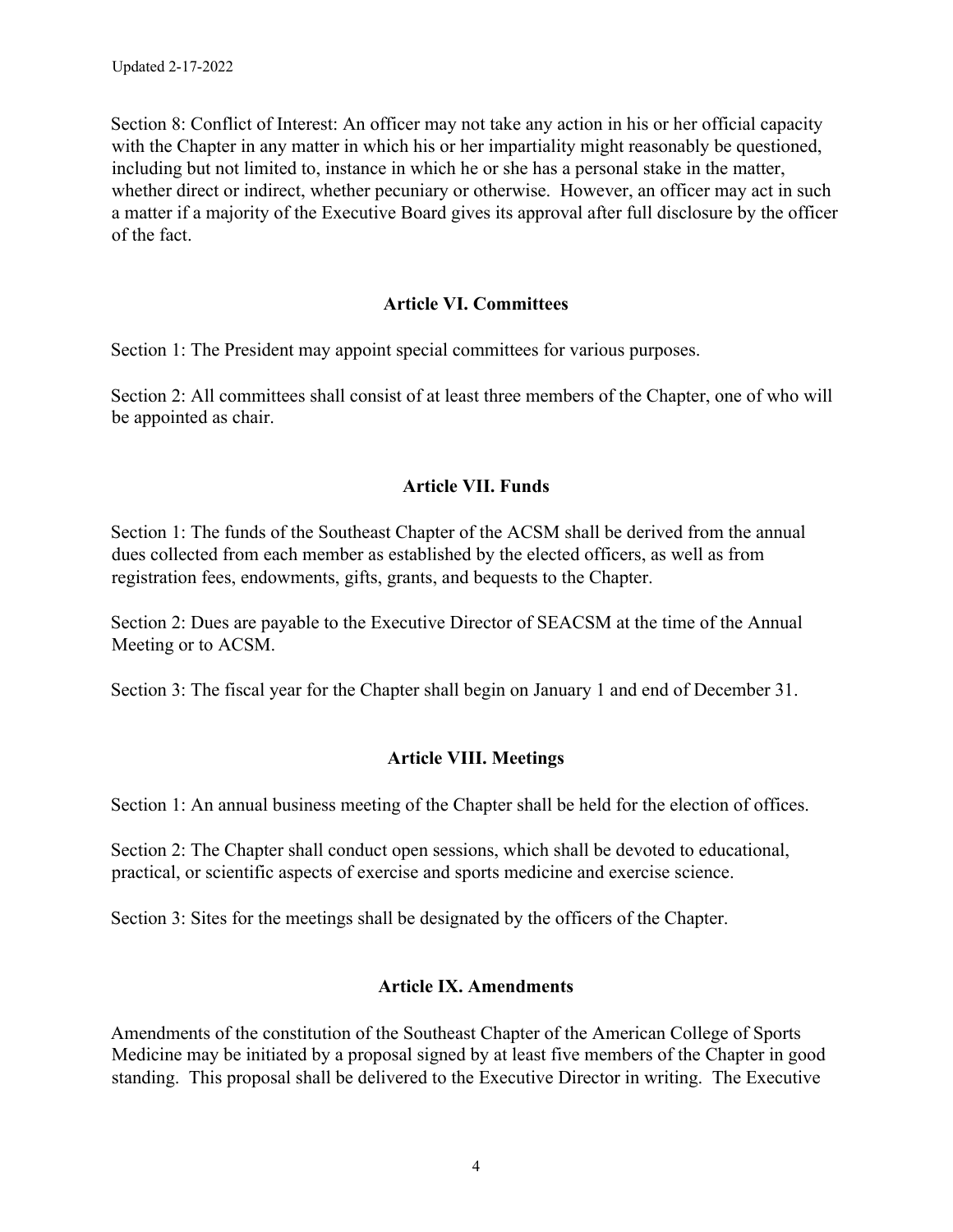Director shall present the proposed amendment to the members at the Annual Business Meeting. A two-thirds affirmative vote of the members present shall be required to adopt any amendment.

# **Article X. Chapter Dissolution**

In the event of dissolution, all Chapter assets shall be transferred to and become the property of the American College of Sports Medicine, exempt from taxation under the United States Internal Revenue Service Regulations.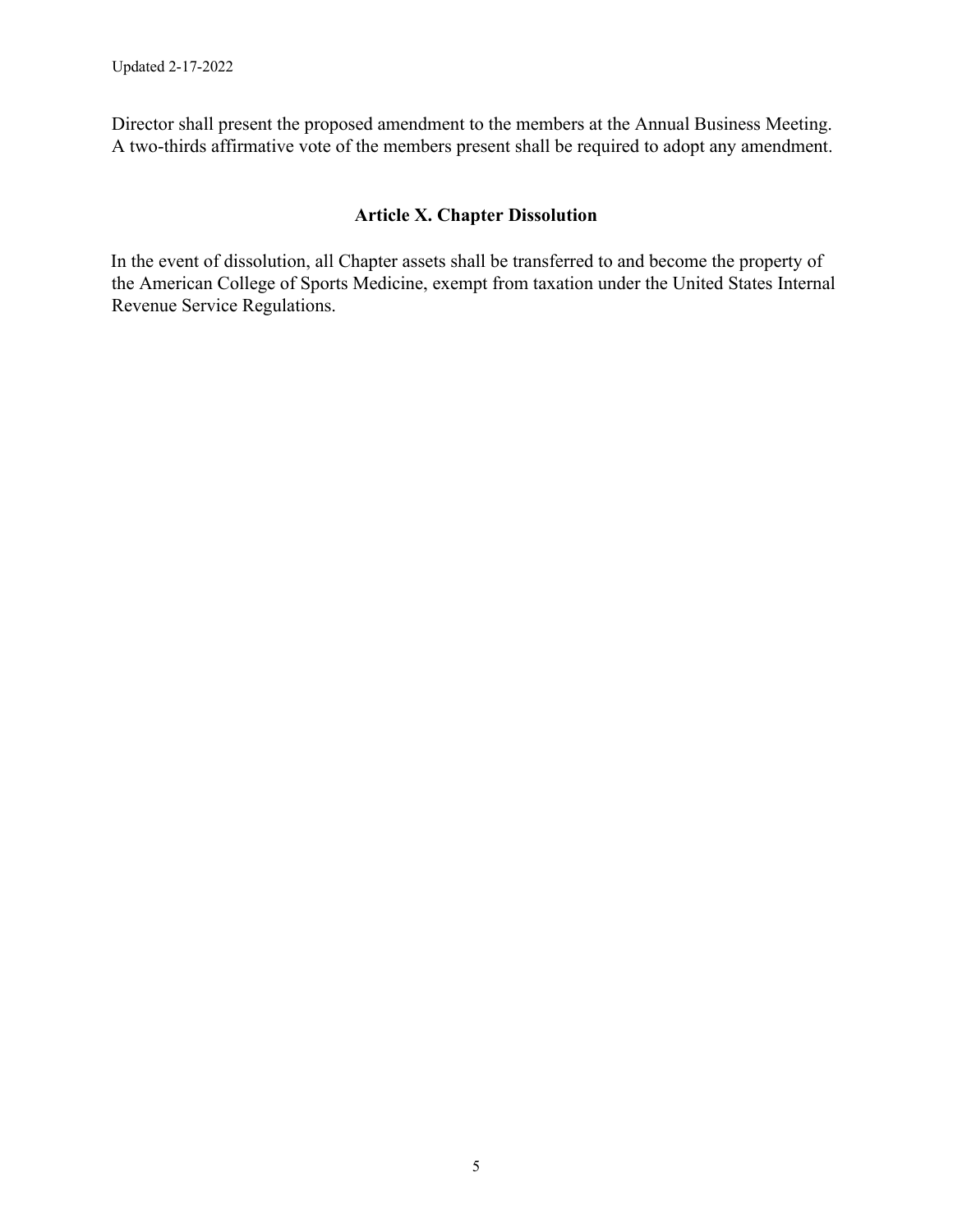# **By-Laws**

# **Article I. Application for Membership**

- (a) Application for membership shall be made on forms authorized by the SEACSM officers. Application forms may be obtained from the Executive Director of the Southeast Chapter.
- (b) The completed application is to be returned to the Executive Director.
- (c) The Executive Director shall process all initial applications for membership in the Southeast Chapter on the basis of the criteria stated in the Constitution, Article IV, Section 1. Cases in which qualifications are in doubt shall be forwarded to the President and Executive Board of the Southeast Chapter.
- (d) When an application is rejected, the Executive Director shall inform the application of such rejection.

# **Article II. Dues and Fees**

Section 1: Annual dues shall be paid by all members of the southeast Chapter except Members Emeritus, except as provided in Section 2 of this article. The amount of annual dues shall be determined by ACSM.

Section 2: At the discretion of the Executive Board and without publication thereof, any annual dues may be waived in whole or in part in the case of any member who has suffered serious disability or financial reverses.

Section 3: Annual dues for all members shall be payable on the date of the Annual Meeting. The membership paid for by the dues terminates on the date immediately preceding the beginning date of the next Annual Meeting. All memberships paid after an Annual Meeting terminate immediately preceding the beginning date of the next Annual Meeting.

# **Article III. Duties of the President**

The President shall preside at all regular meetings of the Chapter. Within thirty days of taking office, he/she shall appoint members of all standing committees and shall from time to time appoint such other committees as may be necessary to carry on the activities of the Chapter. He/she shall name the chair of each committee. He/she shall direct the activities of each committee and be an ex-officio member of each committee except the Nominating Committee.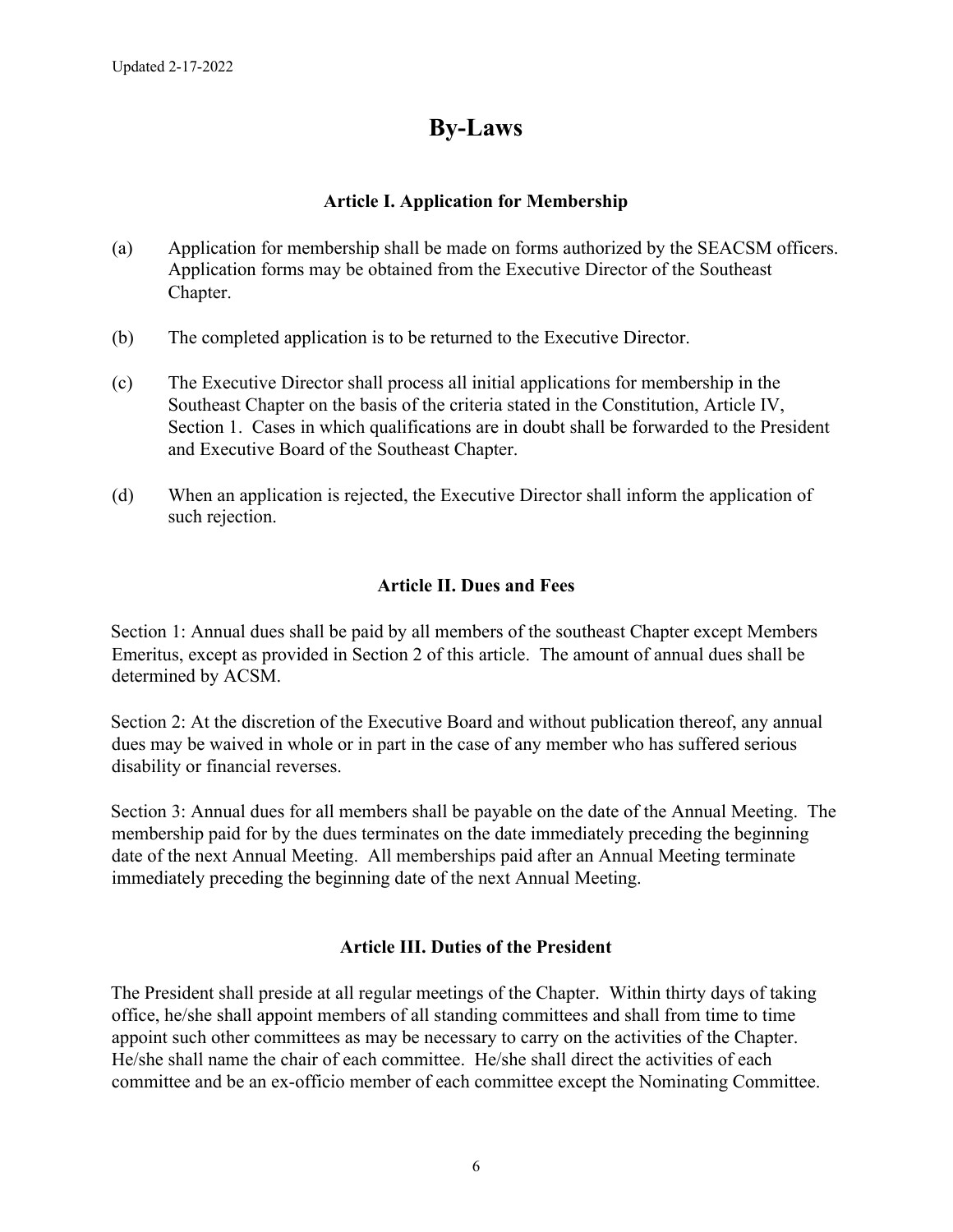The President will be responsible for ensuring that the Chapter operates in accordance with the procedures described in the ACSM Regional Chapter's Manual.

# **Article IV. Duties of the President-Elect**

Section 1: The President-Elect, during the absence of the President, shall assume the duties of the president pro tempore.

Section 2: He/she shall perform such other duties as are assigned by the President.

Section 3: The President-Elect shall assume the duties of the Program chair for the next Annual Meeting. This responsibility includes but is not limited to the following: coordinating the call for abstracts with the Executive Director, soliciting abstract reviewers and evaluating the abstracts based on the reviewers' recommendations, selecting the keynote speakers with recommendations from the Executive Board and the Meeting Host, organizing the Annual Meeting program, and assisting the Meeting Host in insuring the proper functioning of the Annual Meeting.

# **Article V. Duties of the Past-President**

Section 1: The Past-President shall perform the duties generally pertaining to the office together with those prescribed by the Constitution, Article V. He/she shall be responsible to the Executive Board.

Section 2: The Past-President shall be the Chair of the Nominating Committee and be responsible for working with the Nominating Committee to prepare and present a slate of officers for election at the annual meeting. These duties include obtaining CV material, pictures, preparation of ballots (in conjunction with the Executive Director), preparation of a voting display at the Annual Meeting, and counting the ballots following the election.

Section 3: The Past-President shall be responsible for the Student Research Award(s). This duty includes soliciting candidates for the Student Research Award and chairing the Committee that selects the winning paper(s).

Section 4: The Past-President shall be responsible for coordinating the selection of the SEACSM Montoye Scholar Award winner. This duty includes soliciting nominations and chairing the selection committee. The Montoye Scholar Award winner will present a paper at the Annual Meeting.

Section 5: The Past-President shall be responsible for the Service Award. This duty includes soliciting candidates for the Service Award and chairing the Selection committee.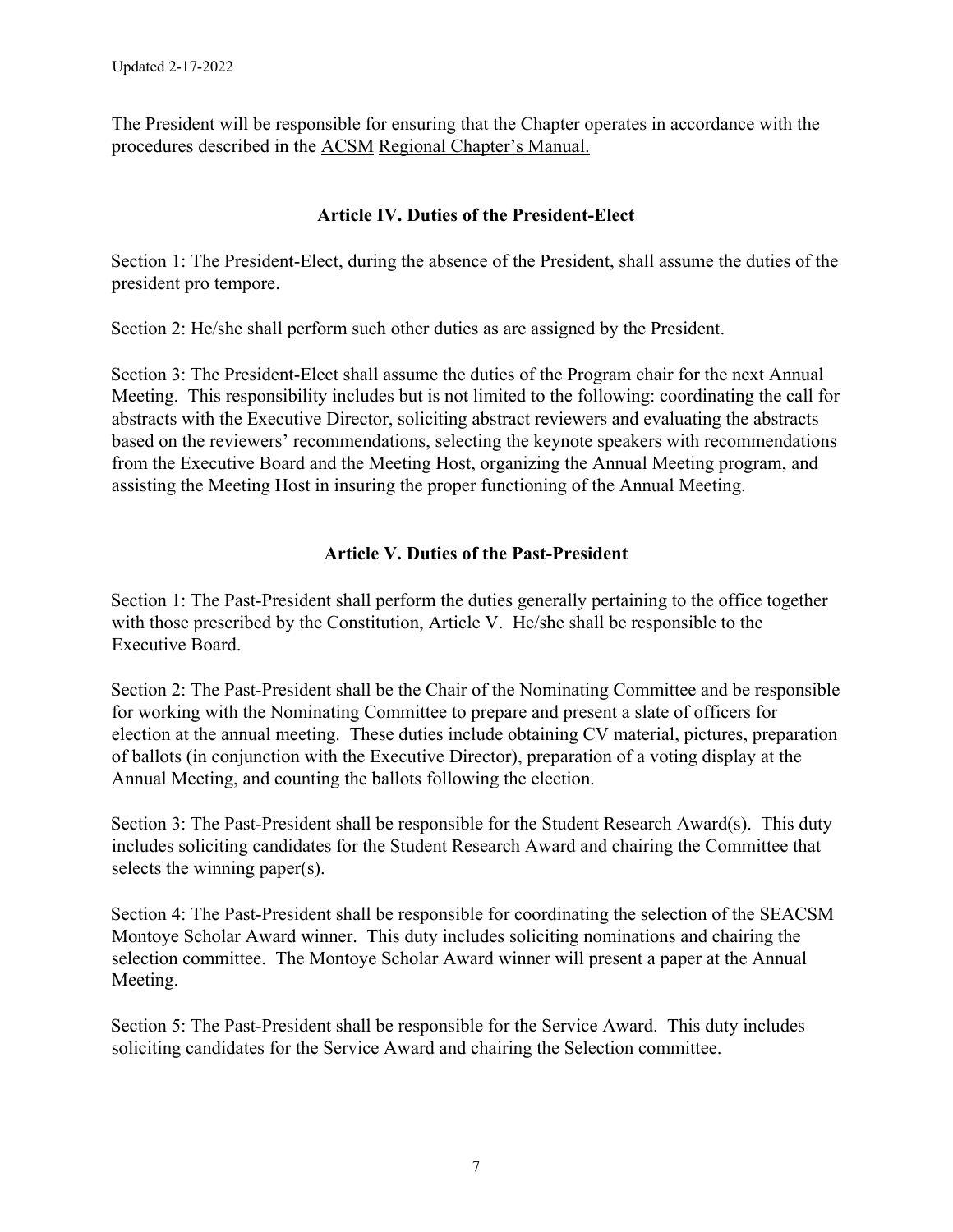# **Article VI. Duties of the Executive Director**

Section 1: The Executive Director shall perform the duties generally pertaining to the office together with those prescribed by the Constitution, Article V.

Section 2: The Executive Director shall have charge of all papers, archives, records, funds, and property of the Chapter. He/she shall make and keep on file correct minutes of meetings of the Chapter and the Executive Board. He/she shall present a report of the transactions of the Chapter and of the Executive Board to the Chapter at the Annual Meeting. The Executive Director shall keep a roster of the members together with such data as may be of interest to the Chapter.

Section 3: The Executive Director shall have charge of the correspondence and shall conduct same in consultation with the President, making a report thereof to the Chapter. He/she shall issue all notices of meetings and notifications of election to membership. He/she shall notify, in writing, members of their appointment to committees and of their election to office.

Section 4: The Executive Director shall cause the officers and chairperson of committees to be supplied with necessary official stationery and shall furnish candidates with application blanks upon their request for same.

Section 5: The Executive Director shall collect and receive all fees, dues, and assessments, and all other monies belonging to the Chapter. He/she shall be accountable therefore to the Chapter at such times as it may designate. He/she shall keep proper books, records and accounts which shall at all times be open for examination by members of the Chapter or its representative. He/she shall deposit the funds of the Chapter in such depositories as shall be designated by the Executive Board, and he/she shall maintain such deposits in the name of the Chapter.

Section 6: Approval for monies spent shall be by the action of the Executive Board.

Section 7: The Executive Director shall arrange for an audit of the books by a representative of the Executive Board at the close of each fiscal year. The report of the examination shall be available to the membership.

# **Article VII. Duties of the Executive Board**

Section 1: The Executive Board shall be composed of elected officers including President, Past President, President-Elect, six Members-at-Large, two student Representatives, and a Representative to the Regional Chapter's Committee of ACSM. The Executive Director, Newsletter Editor, Sponsorship Coordinator, and Clinical Representative will be appointed by the incoming President (previous year's President-Elect) and confirmed by the Executive Board after which they will have full voting privileges.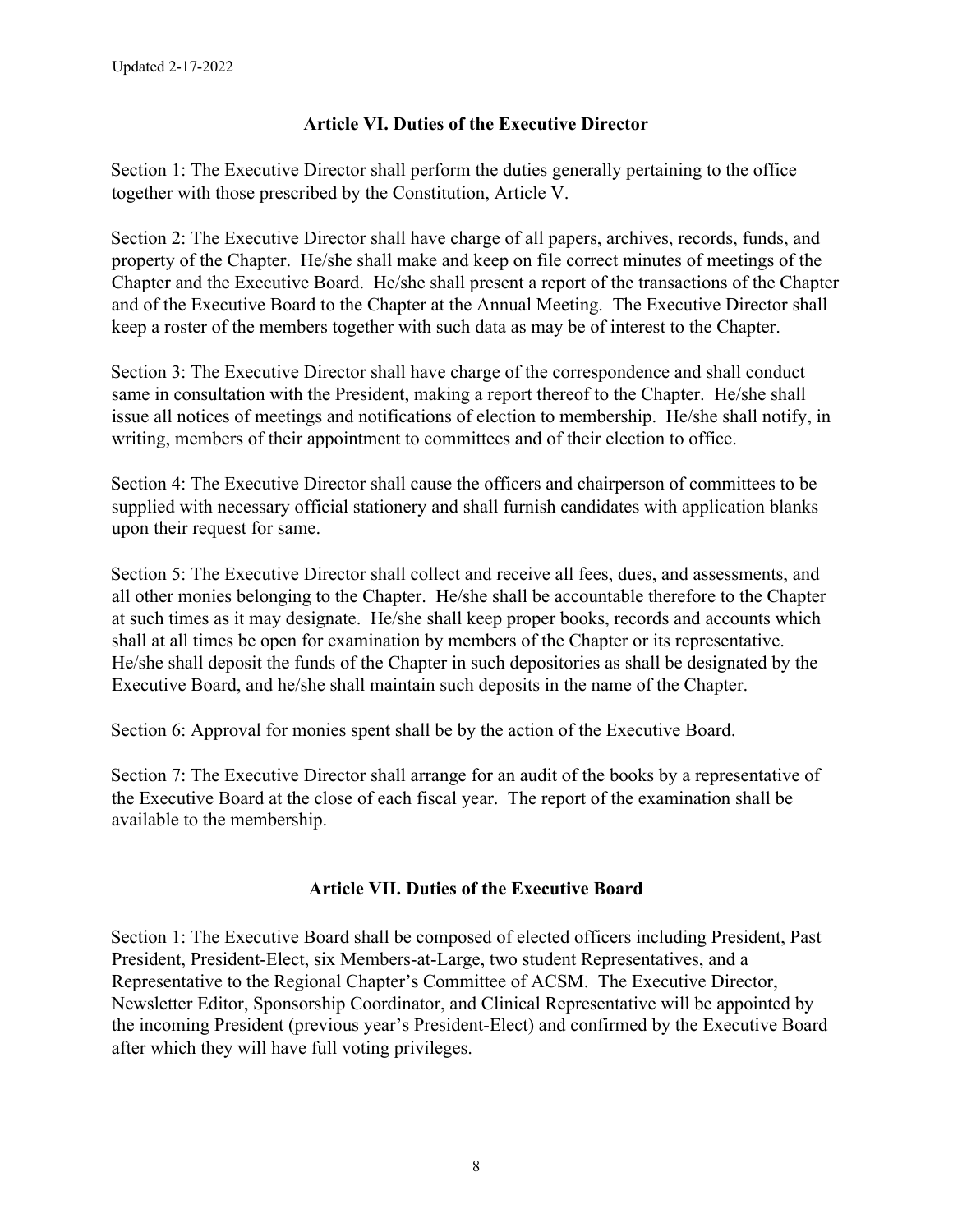Section 2: The Executive Board shall have the power to regulate and conserve the property interests of the Chapter, annual dues of members, to adopt from time to time rules and regulations for the election of members to the Chapter, to determine what publications shall be sponsored by the Chapter, to make contracts in connection therewith and to name editorial boards for each publication sponsored, and to approve any and all business not otherwise provided for pertaining to the organization and operation of the Chapter.

# **Article VIII. Committees**

Section 1: The standing committees of the Chapter shall be Membership, Publication, Nominating, and Strategic Planning.

Section 2: The members of the Membership, Publication, Nominating, and Strategic Planning Committees shall hold office until their qualified successors have been duly appointed.

# **Article IX. Discipline**

Any member of the Chapter may be disciplined or expelled for conduct that, in the opinion of the Executive Board, is derogatory to or inconsistent with the purposes of the Chapter. The expulsion of a member may be ordered only upon the affirmative vote of two-thirds of all the members of the Executive Board and only after such a member has been informed of the charges against him/her and has been given an opportunity to refute such charges before the Executive Board.

# **Article X. Official Pronouncements**

Section 1: The Chapter may take an official stand on any matter that has societal significance, and which merits interdisciplinary consideration and consensus within the Chapter.

Section 2: In order for a statement to become official, it must be approved by the Executive Board and voted upon by the membership of the Chapter at an Annual Meeting. It must be approved by two-thirds of the members attending the meeting.

Section 3: A statement to be recommended to the Executive Board must be submitted in writing and accompanied by the signature of no less than five members of the Chapter.

Section 4: The President will review the statement and refer it to the appropriate committee(s) for consideration. Editorial changes may be proposed if deemed necessary. The committee(s) then presents the proposed statement to the Executive Committee.